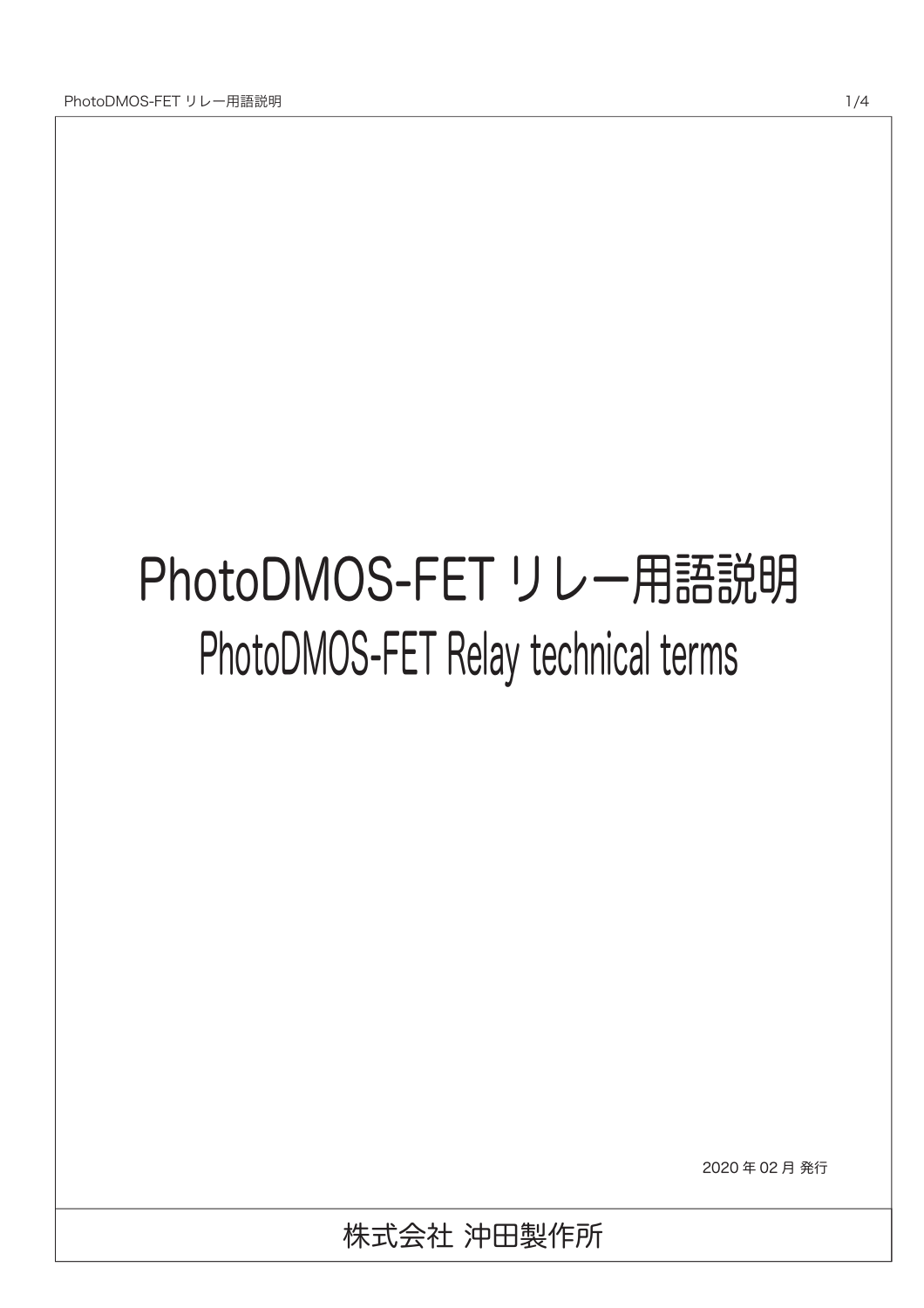## ■ Terms 用語説明

#### Electrical characteristics 電気的特性

| Term<br>項目         |                                       | Symbol<br>記号       | Description<br>説明                                                                                                                                                                                                                          |  |  |
|--------------------|---------------------------------------|--------------------|--------------------------------------------------------------------------------------------------------------------------------------------------------------------------------------------------------------------------------------------|--|--|
| Input<br>入力        | LED Forward Voltage<br>LED順方向電圧       | <b>VF</b>          | Dropout voltage of LED by the forward current<br>順方向電流によるLEDの電圧降下                                                                                                                                                                          |  |  |
|                    | Operation LED Current<br>動作LED電流      | IF On              | Current when output shifts from OFF(ON) state to ON(OFF)<br>state by increasing the LED current with a designated load<br>connected between output terminals<br>出力間に負荷を接続した状態で、LED電流を漸次増加させ出力がオン(オフ)<br>したときの順電流                           |  |  |
|                    | Recovery LED Voltage<br>復帰LED電圧       | V <sub>F</sub> off | LED forward voltage when output shifts from ON(OFF) state to<br>OFF(ON) state by decreasing the LED current with a designated<br>load connected between output terminals<br>出力間に負荷を接続した状態で動作させた後、LED電流を漸次減少させ出<br>力が確実にオフ(オン)したときのLED順方向電圧 |  |  |
| Output<br>出力       | On-Resistance<br>オン抵抗                 | Ron                | Resistance between output terminals in ON state on the<br>specified conditions<br>オン状態における、出力端子間の抵抗                                                                                                                                        |  |  |
|                    | Off-state Leakage Current<br>開路時漏れ電流  | <b>Leak</b>        | Leakage current flowing output terminals in OFF state on the<br>specified conditions.<br>オフ状態における、出力端子間の漏れ電流                                                                                                                               |  |  |
|                    | Output Capacitance<br>出力間容量           | Cout               | Electrostatic capacitance between output terminals in OFF<br>state on the specified conditions.<br>オフ状態における、出力端子間の静電容量                                                                                                                     |  |  |
| Transmission<br>伝達 | Turn-On Time<br>ターンオン時間               | Ton                | Time needed until output shifts from OFF to ON state after<br>input current flows(stops) on the specified conditions.<br>LEDに規定の順電流を流し(遮断し)てから、出力がオンするまでの時間                                                                                |  |  |
|                    | Turn-Off Time<br>ターンオフ時間              | Toff               | Time needed until output shifts from ON to OFF state after<br>input current stops(flows) on the specified conditions.<br>出力オン状態で、LEDの順電流を遮断し(流し)てから、出力がオフするまで<br>の時間                                                                       |  |  |
|                    | Operation Time<br>動作時間                |                    | Time needed until output shifts from OFF(ON) to ON(OFF) state<br>after input current flows on the specified conditions.<br>出力オフ(オン)状態で、LEDの順電流を流してから、出力がオン(オフ)する<br>までの時間                                                                  |  |  |
|                    | Recovery Time<br>復帰時間                 |                    | Time needed until output shifts from ON(OFF) to OFF(ON) state<br>after input current stops on the specified conditions.<br>出力オン(オフ)状態で、LEDの順電流を遮断してから、出力がオフ(オン)す<br>るまでの時間                                                                 |  |  |
| Coupled<br>結合      | I/O Insulation Resistance<br>入出力間絶縁抵抗 | R <sub>I/O</sub>   | Resistance between input and output terminals when a<br>specified voltage is applied between input and output terminals.<br>入出力間に指定の電圧を印加したときの入出力間の抵抗                                                                                      |  |  |
|                    | I/O Capacitance<br>入出力間容量             | C <sub>I/O</sub>   | Electrostatic capacitance between input and output terminals<br>入出力間の静電容量                                                                                                                                                                  |  |  |
| 株式会社 沖田製作所         |                                       |                    |                                                                                                                                                                                                                                            |  |  |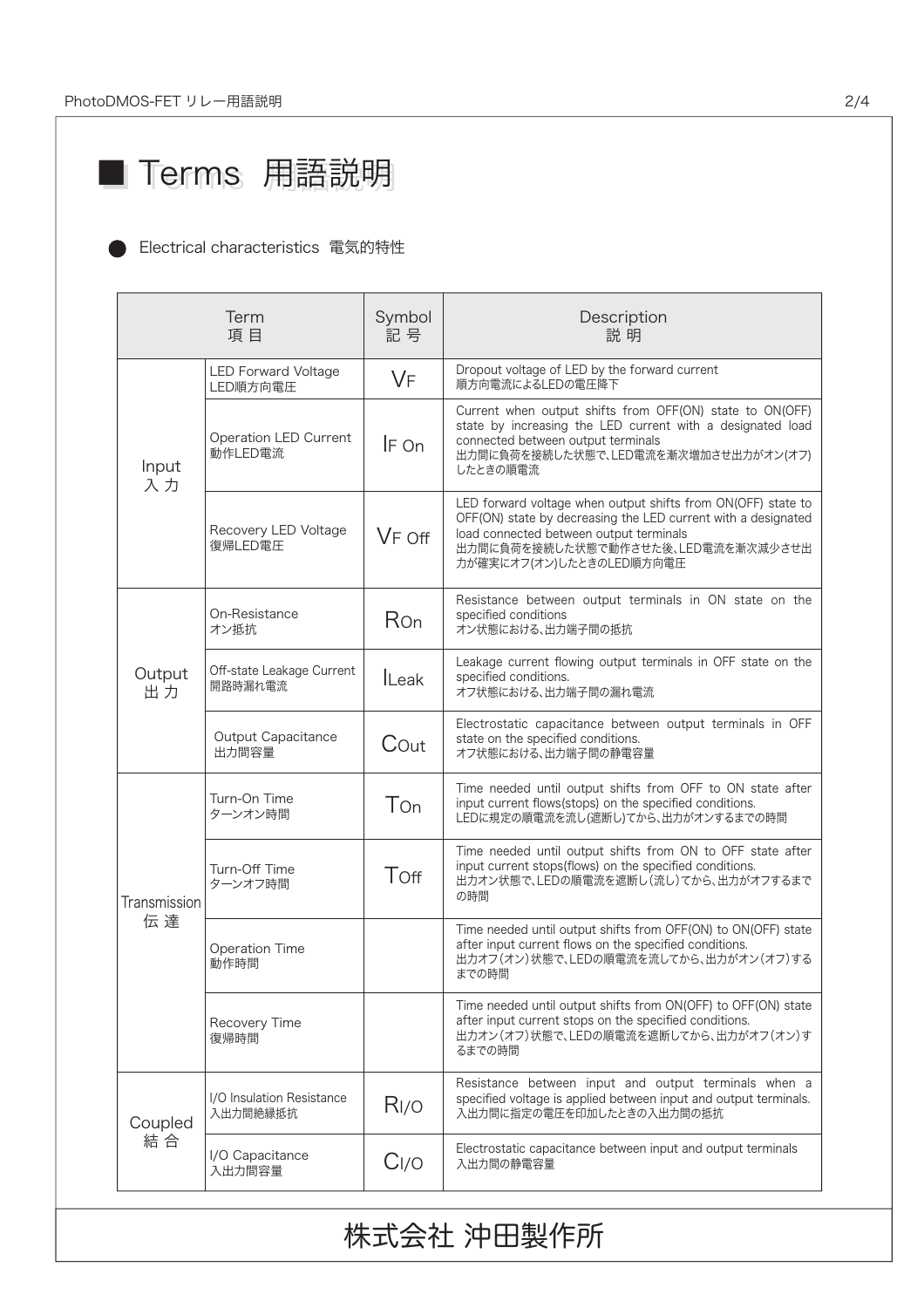| Term<br>項目                            |                                      | Symbol<br>記号     | Description<br>説 明                                                                                                                                                                                                            |
|---------------------------------------|--------------------------------------|------------------|-------------------------------------------------------------------------------------------------------------------------------------------------------------------------------------------------------------------------------|
| Input<br>入力                           | Continuous LED Current<br>繰返しLED順電流  | IF               | Maximum value of the current that can flow continuously in the<br>forward direction of LED<br>LEDの順方向に連続して流せる最大電流値                                                                                                            |
|                                       | <b>LED Reverse Voltage</b><br>LED逆電圧 | <b>V</b> R       | Reverse breakdown voltage of LED<br>LEDの逆方向耐圧                                                                                                                                                                                 |
|                                       | Peak LED Current<br>ピークLED電流         | <b>IFP</b>       | Maximum instantaneous current value that can flow in the<br>forward direction of LED<br>LED順電流の最大瞬時値                                                                                                                          |
|                                       | Power Dissipation<br>許容損失            | $P_{\text{In}}$  | Allowable power dissipation between the input terminals<br>入力端子間で許容し得る電力損失                                                                                                                                                    |
| Output<br>出力                          | Load Voltage<br>負荷電圧                 | VL               | Maximum value of the supply voltage between output terminals<br>to normally operate MOS FET relay(Peak Voltage for AC voltage).<br>正常に動作可能な出力側の最大電圧値(交流の場合はピーク値)                                                              |
|                                       | Load Current<br>負荷電流                 | IL               | Maximum value of the continuous load current that can flow<br>between output terminals on the specified ambient temperature<br>conditions (Peak current for AC current).<br>規定の周囲温度条件の下、出力間に連続して流すことのできる最大電流値(交<br>流の場合はピーク値) |
|                                       | Peak Load Current<br>ピーク負荷電流         | <b>I</b> Peak    | Maximum value of the current that can flow between<br>output<br>terminals instantaneously<br>自荷電流の最大瞬時値                                                                                                                       |
|                                       | Power Dissipation<br>出力損失            | Pout             | Allowable power dissipation between output terminals<br>出力間で許容し得る電力損失                                                                                                                                                         |
| <b>Total Power Dissipation</b><br>全損失 |                                      | P <sub>T</sub>   | Allowable power dissipation in entire circuit between input and<br>output terminals<br>入出力間の全回路において許容し得る電力損失                                                                                                                  |
| I/O Breakdown Voltage<br>入出力間絶縁耐圧     |                                      | V <sub>I/O</sub> | Critical value before dielectric breakdown occurs when a<br>specified voltage is applied between input and output terminals.<br>入出力間が絶縁破壊を起こさない電圧の限界値                                                                         |
| Operating temperature<br>使用周囲温度       |                                      | Topr             | Ambient temperature range that can assure operations under a<br>designated voltage/load current.<br>規定の許容負荷電流条件の下で、正常に動作し得る使用周囲温度範囲                                                                                           |
| Storage temperature<br>保存周囲温度         |                                      | T <sub>Stg</sub> | Ambient temperature range for storage time under no<br>voltage/input signal applied.<br>電圧を印加せずに、放置保存し得る周囲温度範囲                                                                                                                |

#### Absolute maximum ratings 絶対最大定格

Example circuit for measuring operation time and recovery time. 伝達特性測定回路図例 D